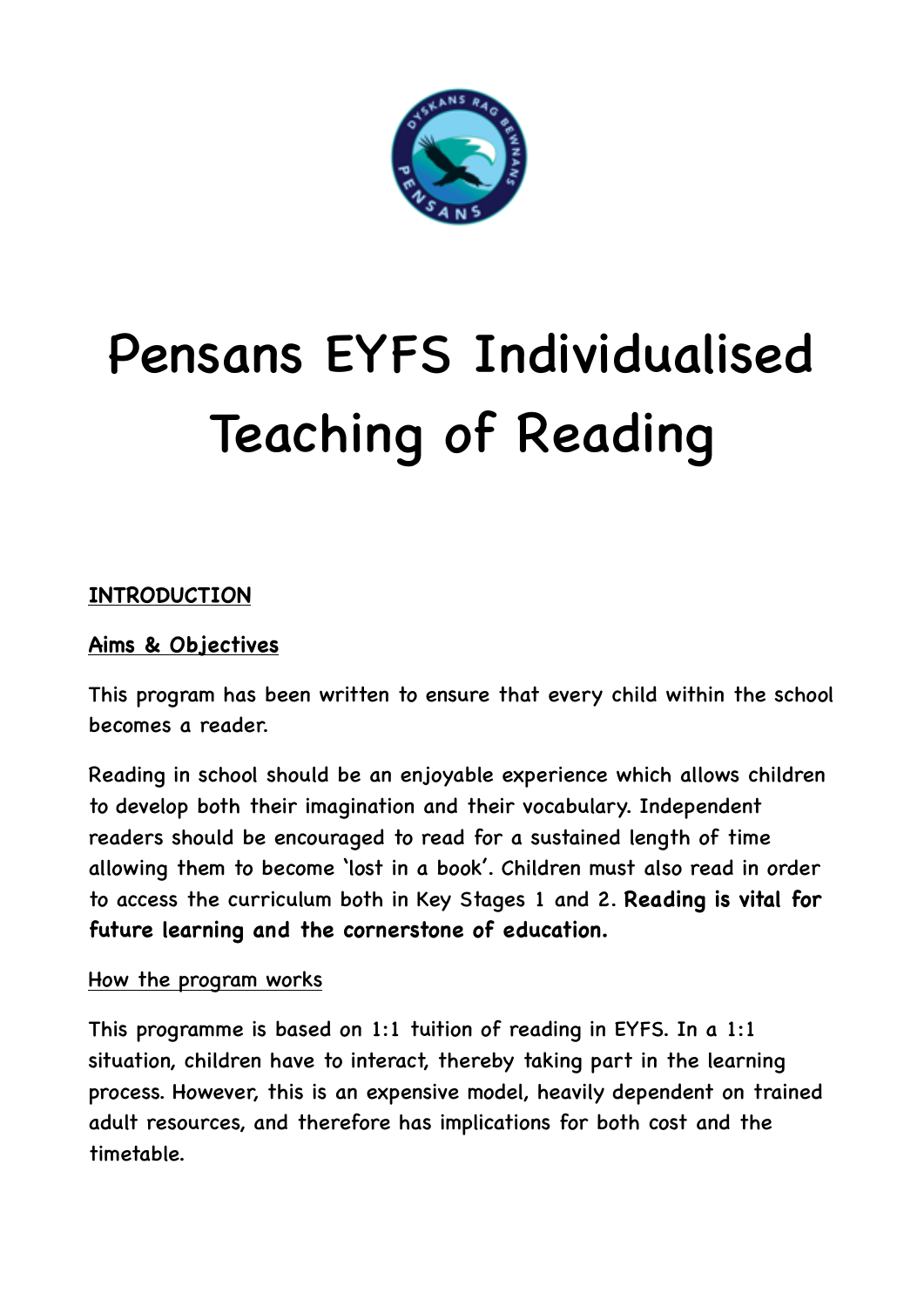Individualised reading is based on continuous assessment of need, and teaching the strategy required AT THAT TIME. It is crucial that the text is matched to the child's needs.

#### **Expectations**

For pupils to attain at National Standard at the end of KS1, the following must happen:

 The majority of pupils will leave Foundation Stage on the LIGHT BLUE reading target card (RWI Set 2)

Teaching strategies There are three aspects of reading;

- Whole word
- Prediction
	- picture
	- grammar story
- Phonics

Note: Beginner readers will be practising one or more of these aspects until all three are used.

Children cannot be expected to 'pick up' reading through being given books. They have to be taught. This is particularly true for children who have poor language skills, EAL children and those with SEN.

## Independence

Children have to become independent in their use of reading strategies as early as possible. Encourage independence in general by expecting children to arrive at the reading session with their book bags ready having collecting it for themselves. They should get their own book, target card and reading diary out and hand them to the teacher with a sense of urgency.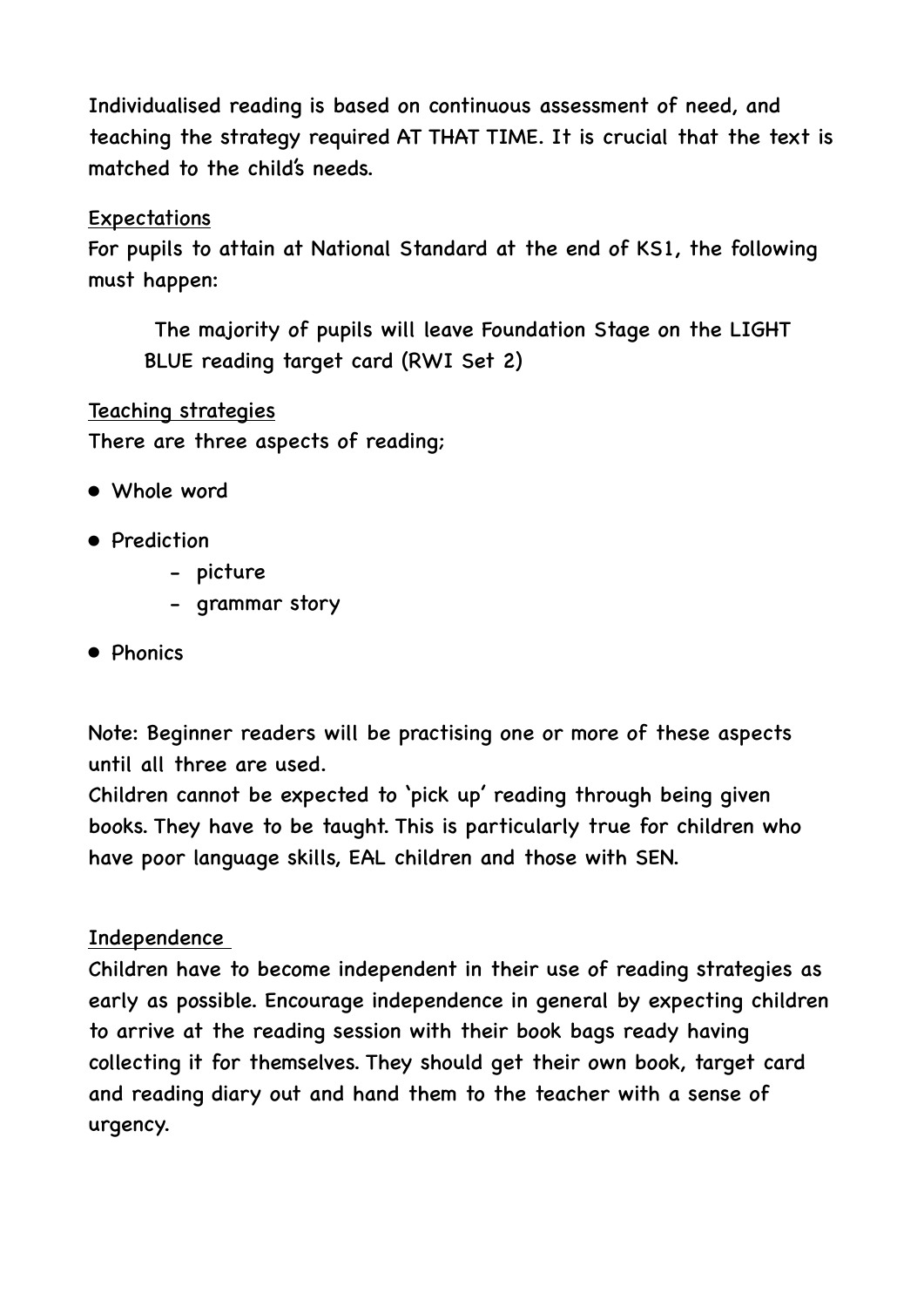Organisation of reading within the curriculum

**Reading is the cornerstone of all learning. Consequently, the curriculum must be organised to take account of this.** 

Time must be identified for children to be taught. The following are examples of how the curriculum should be organised:

 Afternoon sessions can be used to teach 1-1 reading. Reading must take the priority during these sessions over and above any other activity.

 Parent helpers can teach 1-1 reading sessions providing they have had the relevant training.

 During any carpet time (non Phonics/maths inputs) T/TA/helpers can withdraw children to teach 1-1 reading eg circle time, relaxing time, singing, French.

Organise the class into groups of children, those who need reading teaching every day, and those who need it less frequently.

Then identify adults for each reader on each day (teacher, TA, volunteers).

Make sure readers are targeted by the correct adult; some will need intense intervention by the teacher. All readers must be heard by the teacher at some point during the week, especially those that are attaining at a high level. Colour coding is helpful. Highlight the reader as they are taught. Each adult is accountable for teaching their group of children on any given day, and must organise their time to ensure this happens. Readers and the matrix will be monitored through SLT.

To ensure the correct mix of adult to child, it may be necessary to have a two week rolling timetable.

#### Grouping children

Some pupils will be in need of similar skills. Group them so that they can be taught together. Sight vocabulary can be taught to groups of  $2 - 3$ children.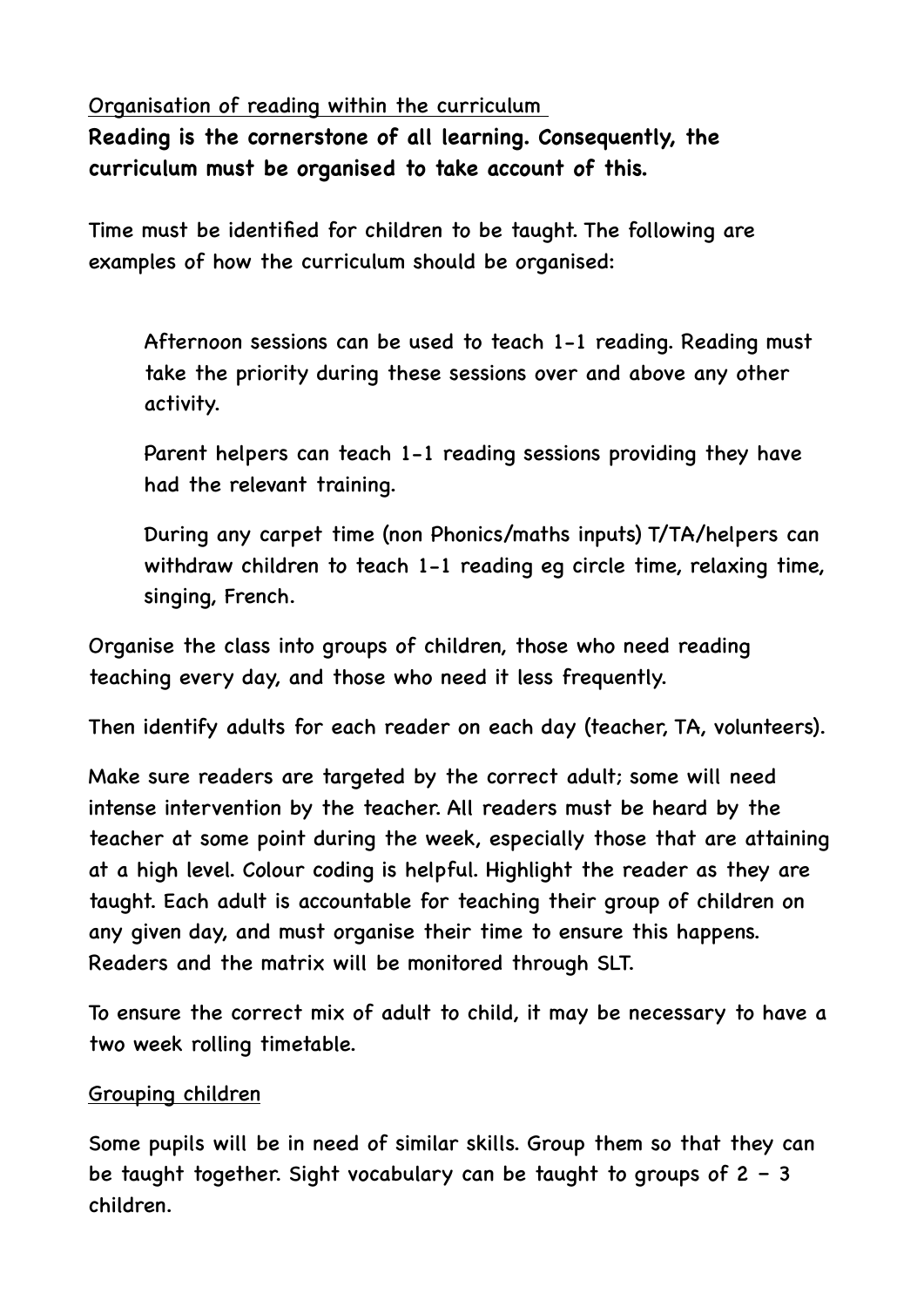## Planning

Detailed plans are not required for 1:1 reading sessions since the reading target card provides the focus for the lesson. However, teachers must ensure that children have opportunities to read a variety of text types and genre.

## Monitoring & Tracking

Records for each child must be kept in the reading file. This must include phonics check sheets. There should also be a record of the pupil's reading history. Next steps should always be identified and written by all adults teaching reading. Reading files will be monitored by SLT regularly.

Pupil progress will be tracked on the tracking system. In addition to this, pupil reading colours will be tracked half termly on the reading monitoring sheet. This data will be used to identify readers who are not making good progress and discussed as part of Pupil Progress meetings.

## Pointing

Beginner readers often point to words with their fingers. As soon as children have one to one correspondence, this should be discouraged as it can lead to words being obscured and does not encourage the later skill of reading ahead. Ask the reader to 'point with their eyes' instead. Children who lose their place frequently can be guided along by the adult using a pen just above the words. Always point to the letter/ blend at the beginning of each word; this encourages the reader to look at the right place.

## Reading slopes

Slopes should be used to support the book during the reading session. The use of the slope encourages the head to be at a comfortable angle and directs the eyes to the text. It also enables the teacher to see where the eyes are looking especially if the reader needs to be directed to the initial sound/ blend.

## Sight Vocabulary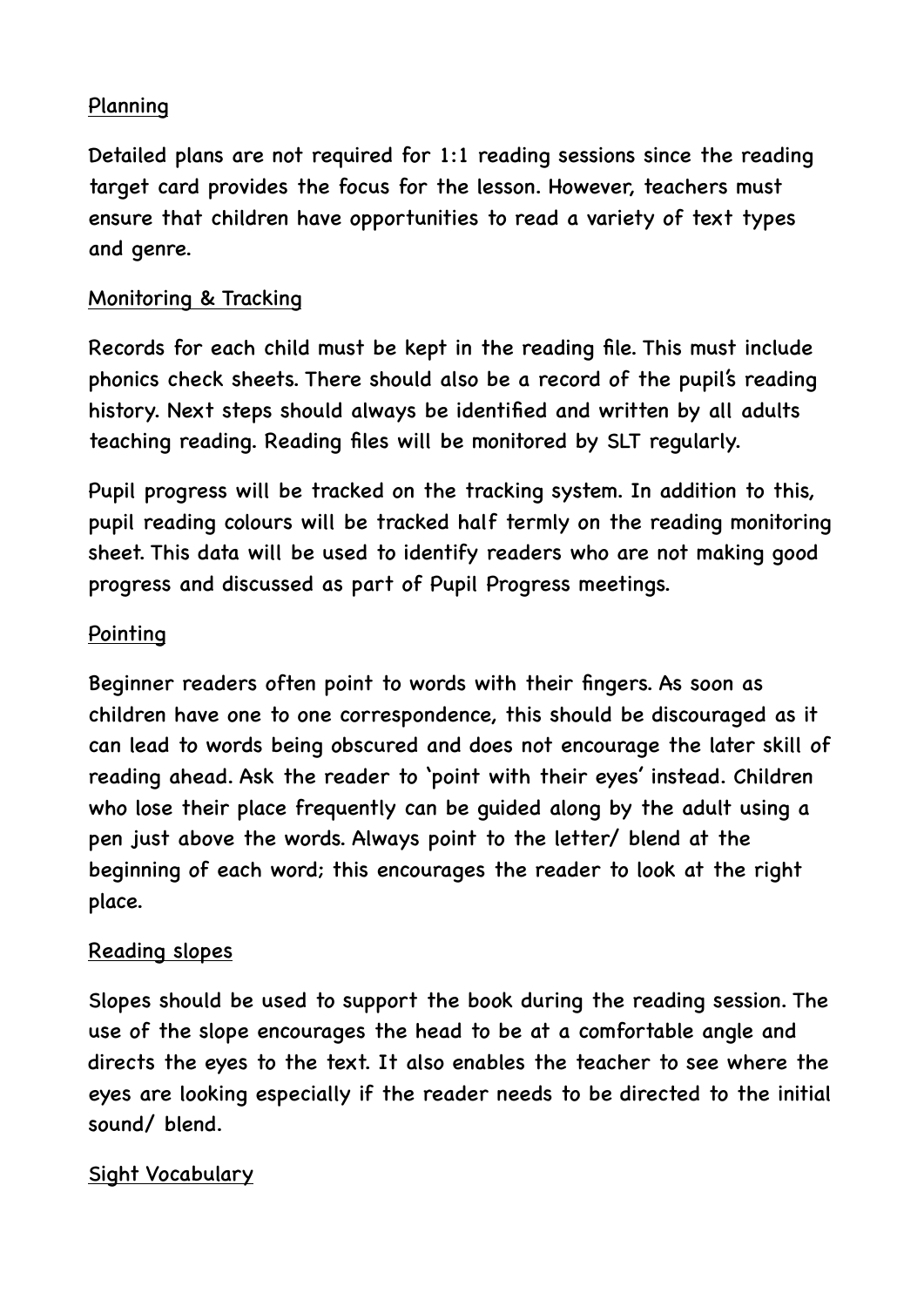Red words will be specifically taught and are included on the Target cards. alongside phrase cards – generic and book based. The generic cards have frequently occurring phrases on (not single words, as children will need a context in order for sense to be made). Generic phrase cards can be use to teach individual children or to very small groups. The teaching session should be short and well paced. You must explicitly teach how the reader should look at these words, and how to remember them.

Book based phrase cards should be used when introducing the book. Again these must be explicitly taught, and the reader should know that they will occur in the book and that they will be expected to read them. If readers find a particular word tricky to remember, write it on a word card, ask the parents to practise it at home, and incorporate it into subsequent reading tuition sessions.

See appendix 2 for key generic phrases

#### Children with SEN

Low attainment on entry often means that children will need to have IEPs for language and communication. Teachers in the Foundation Stage should be vigilant when assessing children's language development and should refer to S&L in consultation with the SENCO.

Children with SEN are expected to make 4 steps progress across one year.

#### Children with EAL

Children with EAL often rely heavily on phonic strategies. It is important that language skills are developed through the curriculum and with the support of outside agencies if required, so that comprehension skills are developed alongside decoding skills.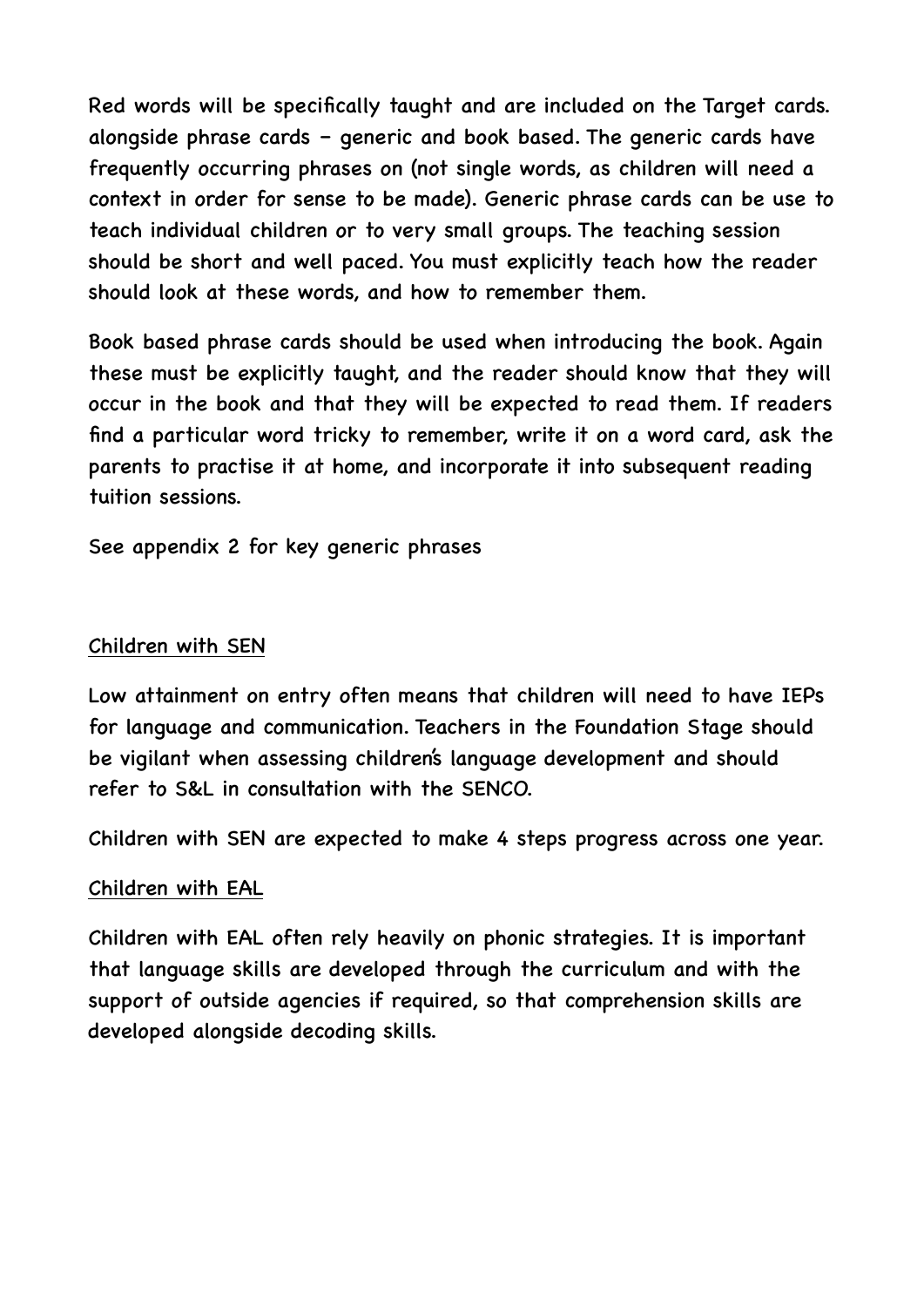## **READING BOOKS, TARGET CARDS & READING DIARIES**

#### Reading books

Children are assigned books by their teacher as their 'school reading book'. These books are chosen because they are suitable for the skills the teacher wants the child to learn. Children will read these books more than once and explore them deeply because they are being explicitly used to teach reading. Consequently, children (and parents) may need reminding that they will have these books for a little while and won't change them as often as the ones they would choose for pleasure. Children need to know that it is the acquisition of skills that is important, not the speed at which they read the books.

#### Target cards

See appendix 3 for reading target card guidelines

The target cards are stored in the cloakrooms. Children should get their next target card themselves fostering independence and a sense of achievement. Children keep their old target card.

Each reading session must begin with the adult and reader referring to the target card. The reader must be able to articulate their target. It may be necessary for the adult to read the target to the reader, particularly beginner readers, and then the reader should repeat it back. End the session by referring back to the target card.

Early readers should generally have one target identified. At some of the higher levels, two may be given as they 'sit' together. For example at Green level, the following targets should be used in conjunction with one another:

 If I'm stuck I can use the other words in the sentence to help me. If I'm stuck I can miss out the word and go back to it.

Green stickers indicate the target the child is working on and yellow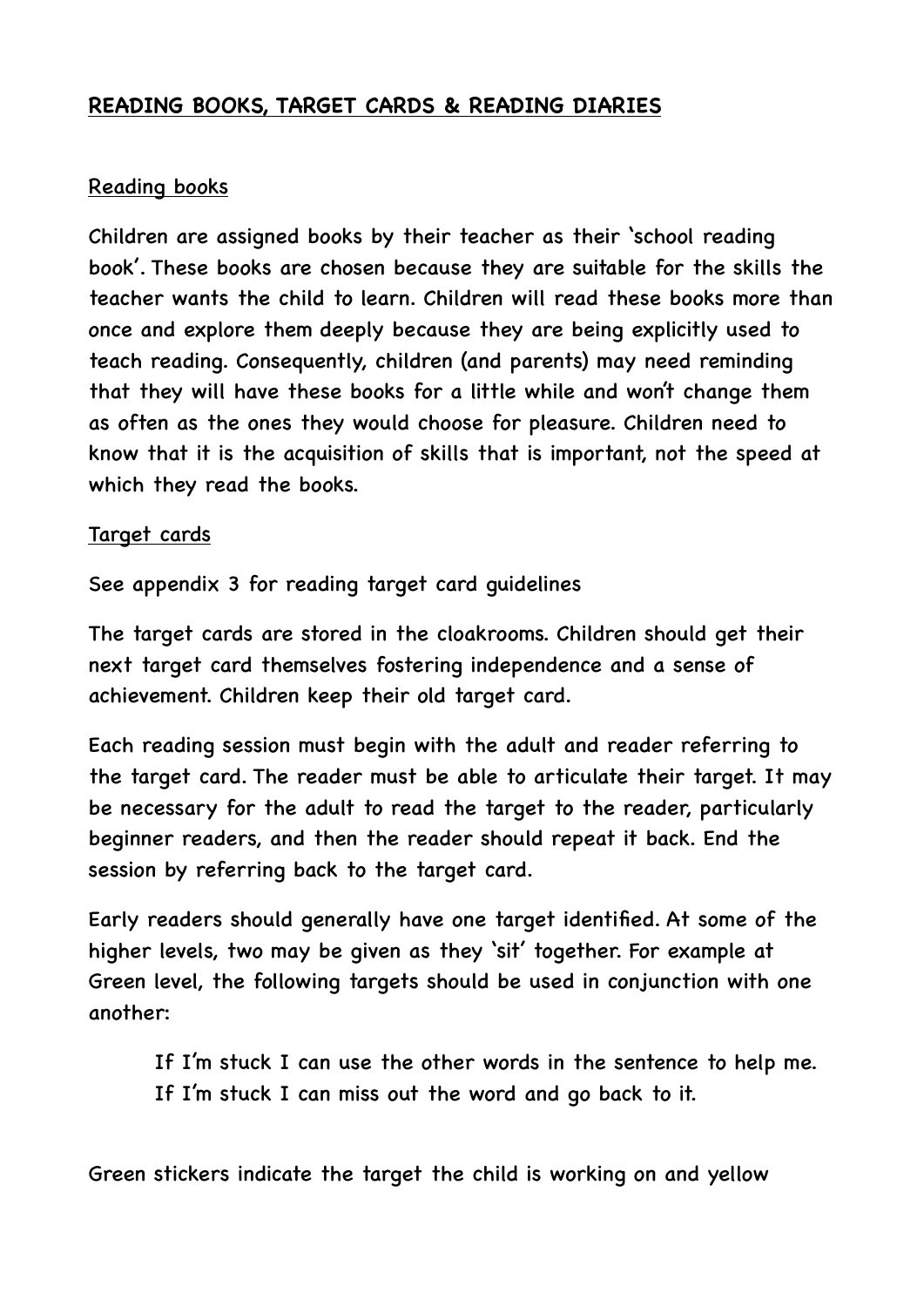stickers indicate achieved targets. Children must securely demonstrate a skill at least 3 times at different times before they achieve a target.

#### The reading diary

Reading diaries should be kept in the pupil's book bag, and should be in good condition. Replace tatty or lost diaries. Adults only should write in these books, and older siblings should be discouraged from doing so without prior agreement (e.g. in the case of non English speaking parents). Not only is the reading diary a record of the child's reading history and progress, it is a guide for parents. The target cards should provide a clear direction for the parent, and this should be backed up by your comments in the reading diary. You should identify the strategy the reader is currently using, say what the child can do and state next steps.

#### **READING FOR ENJOYMENT / USING & APPLYING SKILLS**

#### Reading Stories

To develop imagination, vocabulary and a love of literature children should have a rich curriculum of high quality stories. In FS stories should be read at least daily with other opportunities used across the curriculum.

When reading stories, ensure that children are grouped together in front of you 'find a space, fill a space'. Children should sit still and must listen allowing others to listen too.

Hold the book as if you are reading to yourself rather than facing the children. Tell the children to listen to the story and they should paint a picture in their head of what is happening. They become the 'illustrators'. It is not necessary to show them every picture, but rather the most appropriate.

Longer books should be read to the older children. Stopping at a 'cliff hanger' will develop their curiosity and build up anticipation for the next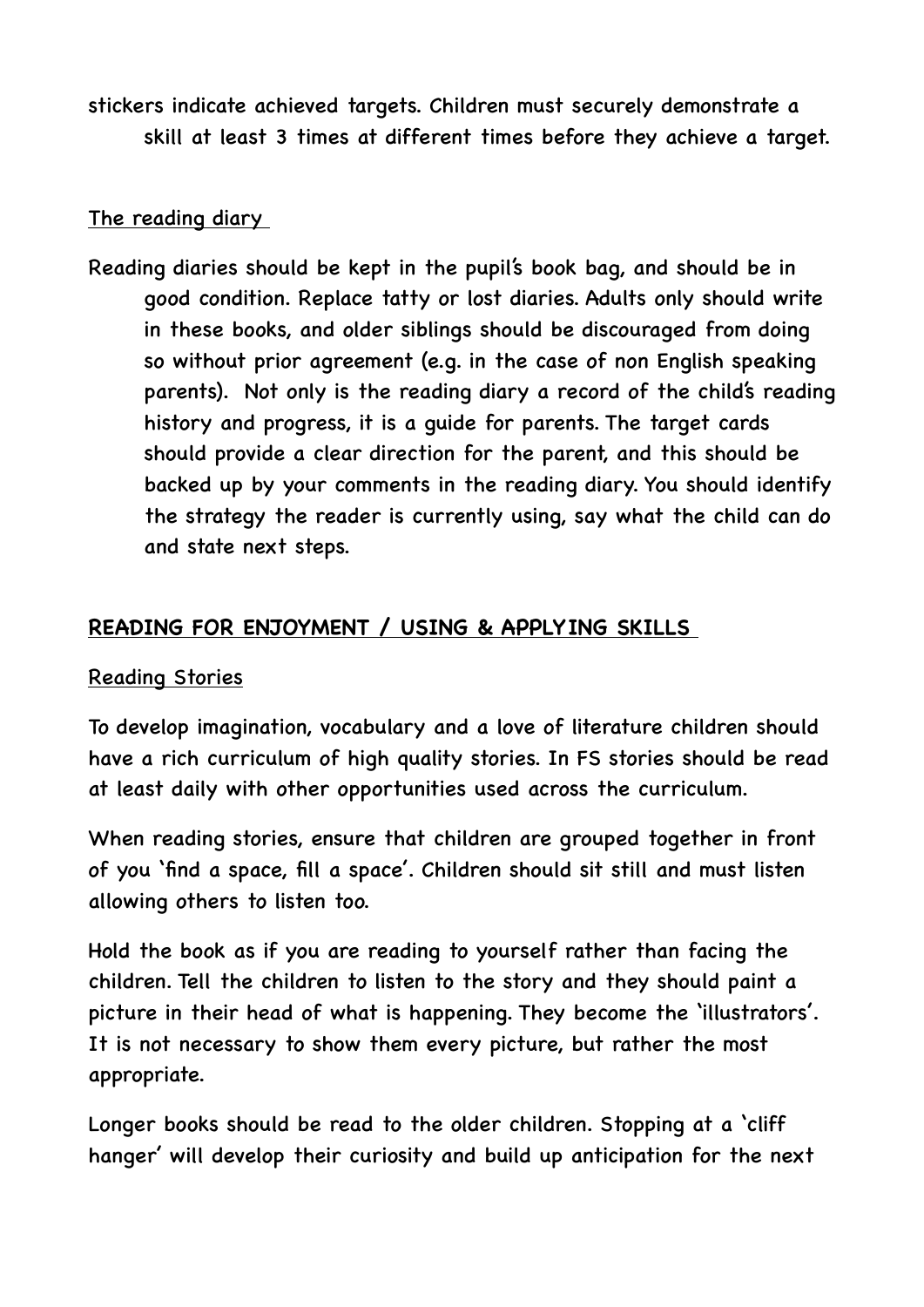episode. Children can understand books at a higher level than their own reading ability.

Use the weekly library session to foster a love of books and also take the opportunity to end the session with a story.

#### Library time

Children should have regular opportunities to visit and encouraged to borrow books from the class, school and local public libraries. Teachers may guide a child's choice, but these books, unlike their 'reading book' are mainly for pleasure.

## **READING IN EYFS**

On entry to the Reception class, children should be immediately assessed and placed on the appropriate level and book. For those children who enter Reception the term after they are 4 years old should continue the Nursery Programme of phonological awareness, and have a rich curriculum of stories and opportunities for speaking. By their second term in Reception they should be assessed and but on the appropriate level and book.

It is expected that children who have received Nursery education at Pensans School will be at least ready for Red target card. Only children with severe SEN or non English speakers may need a lower level.

#### Introducing the book

This can be seen as shared reading between the adult and reader.

By introducing the book, readers will become familiar with the title, the characters and the events in the story. Depending on the stage and reading needs of the child, some or all of the following should be done. Look at the pictures with the reader. The reader can then start to predict the events. Key words should be pointed out, and can be written on separate cards to draw attention to them. New vocabulary should also be introduced and explained at this point.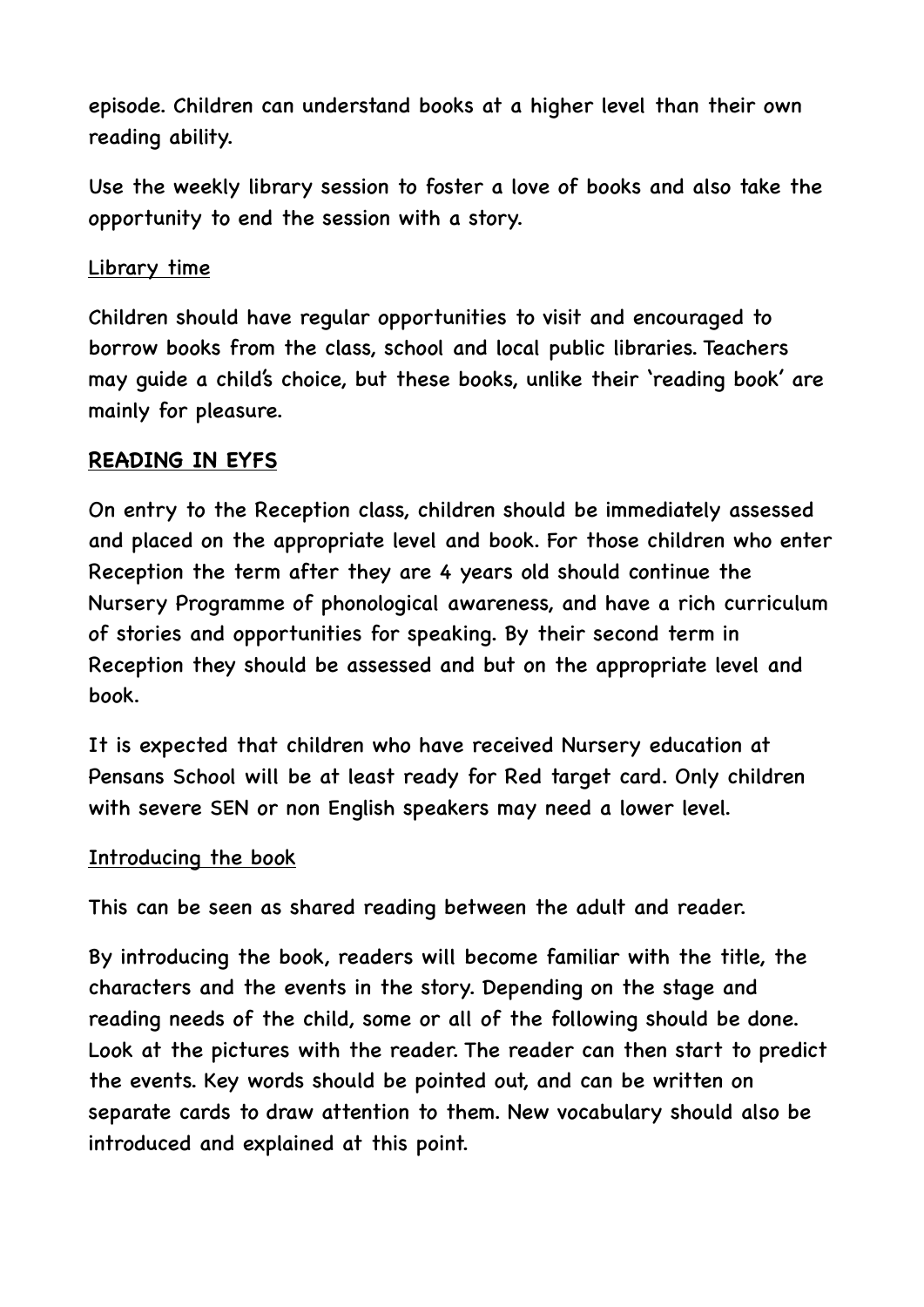In some books, the first page can be read by an adult. This is an effective introduction. In other series of books, there is often guidance for introducing the book.

#### Phonics

Phonological awareness is a pre- requisite for reading. Children in Reception should be introduced to sounds in words through 'puppet speak', eg 's – i – t sit down' etc. Older Reception children should start to be formally taught the sounds of the letters of the alphabet, and how to blend and segment. Children should be grouped by ability, and there should be as many groups as there are adults in the year group. These groups should be dynamic; taking into account progress made, and should be based on continuous assessment. The sessions should based on 'RWI', and each daily session should last for  $15 - 20$  minutes. They should follow the 'hear it, say it, read it, write it' model.

To be a reader, children must be able to apply their phonic knowledge **independently.** Children will begin to use initial letter sounds at RED and will be blending by YELLOW and BLUE. Whilst on these levels, children should have sound sheets, and should begin each tuition session with a sound sheet check.

**DO NOT allow a reader to become over reliant on phonics – whole words cannot be 'sounded out'. Other strategies must be used in conjunction with phonics.** 

# Bridging the gap between Red / Yellow and Yellow / Blue

For some readers, the gap between red / yellow and yellow / blue reading stages may be too great. They may have all the skills needed for the previous stage, but may be intimidated by the number or words on each page, or the size of print. For these readers, the resulting lack of confidence means that they are too daunted to have a go, using the skills they so far have. For these readers, it is important that the gap between the two stages is bridged.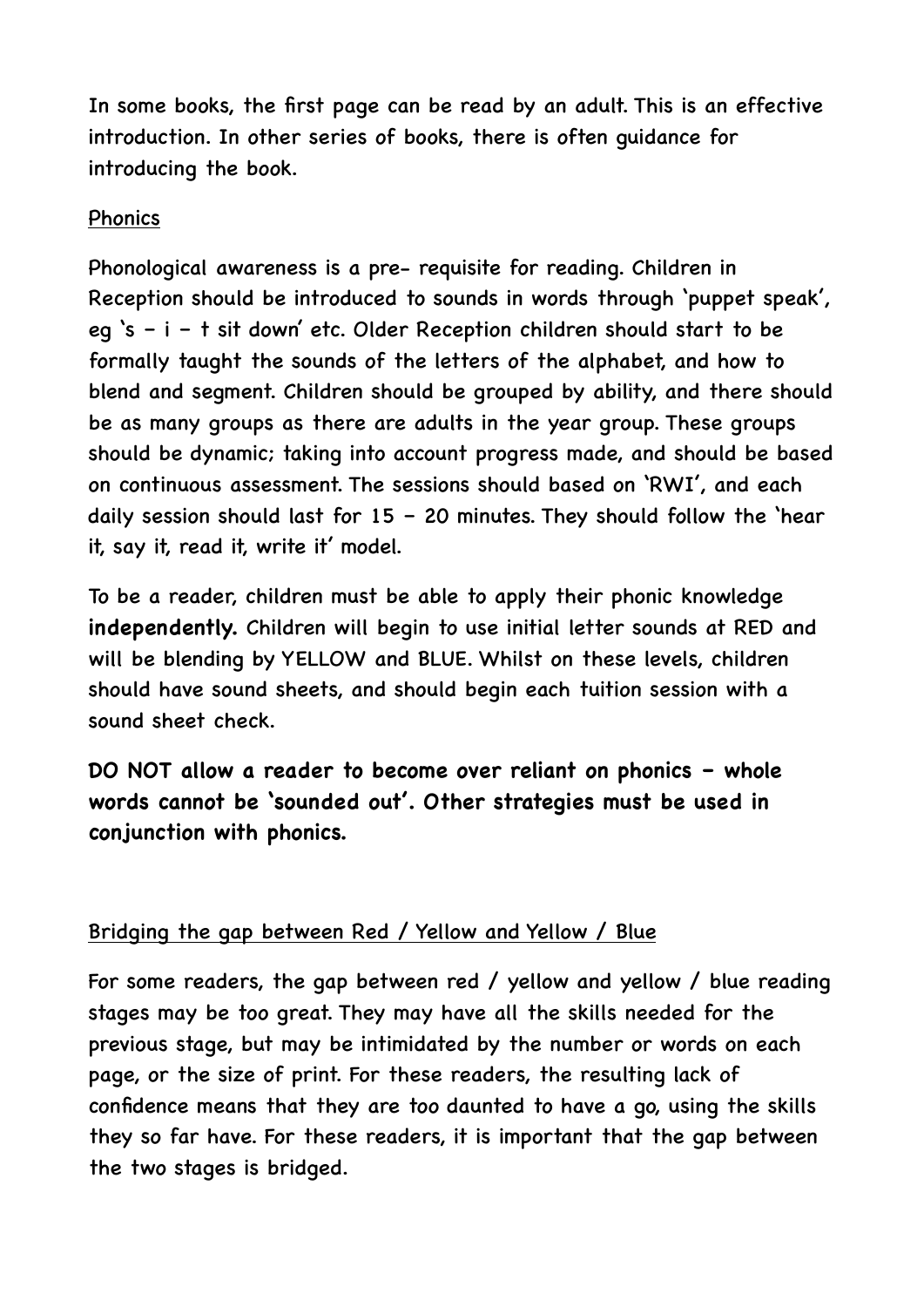Read the book with the child so that the context is set. Read aloud sentences with the last word missing; the readers complete the sentence. Introduce new vocabulary. Introduce key words. Then ask the child to read. This can be seen as 1:1 guided reading.

#### The 1:1 session

This session is about teaching, assessment, deciding on the next learning steps, and choosing the right text to support these. It must be focussed and delivered with pace.

- The reader must get out own book, target card, home school book, and sound check sheets
- Warm up phrase cards, sound check sheets or comprehension

Child to say target

Introduce book or recap as appropriate

Read to or with if required

Child reads, adult makes notes (quick miscue analysis)

 If necessary adult models the prompt when pupil comes to an unknown word (until prompt used independently)

Praise given – specific to cue / target

Re negotiate target if appropriate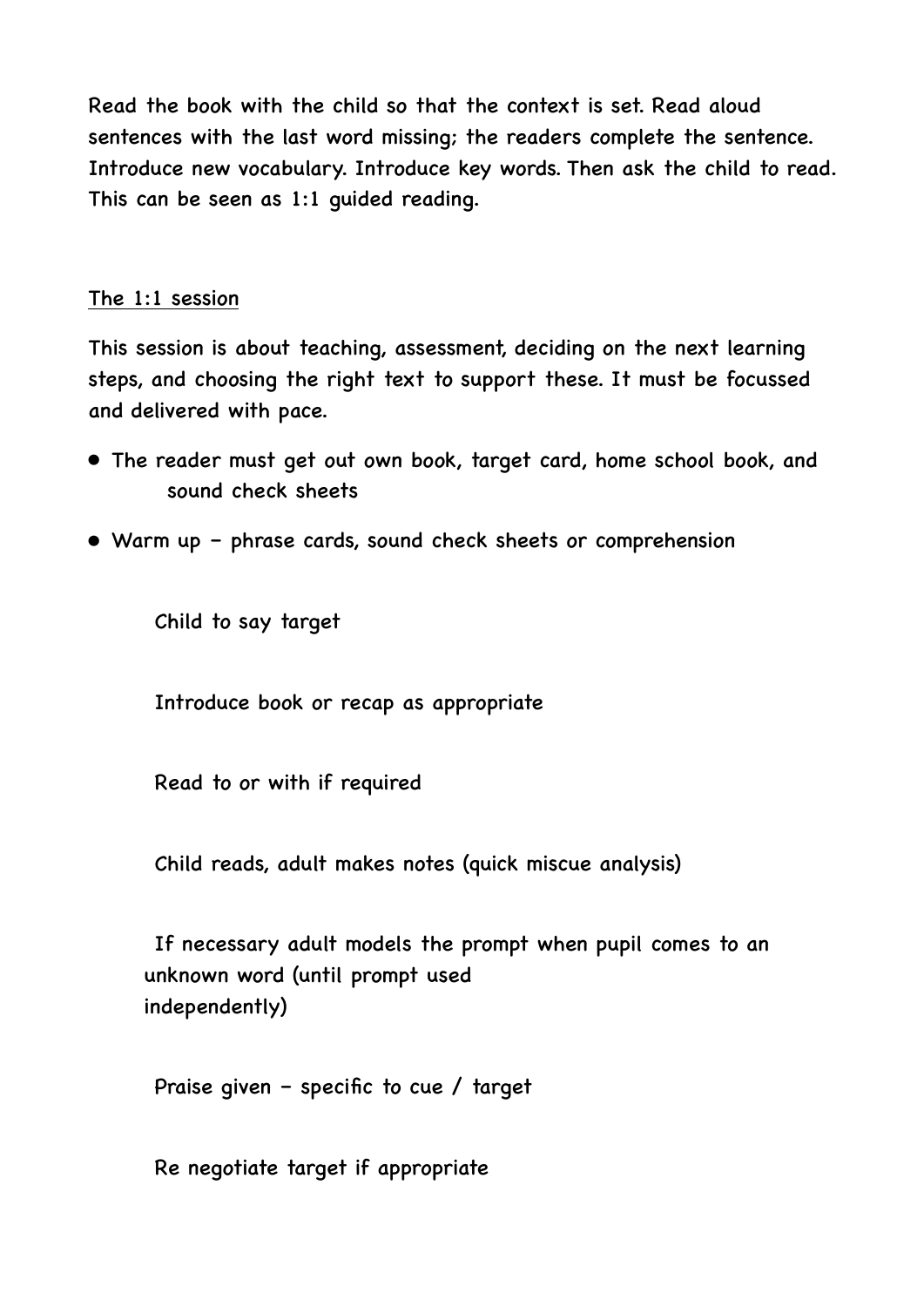End the session by choosing new book (if appropriate) and child to finish by repeating their target

 Each session should also include an opportunity for the child to talk about their book or what they have read in the session. This may be their specific target anyway, but if not, it is important to give the child a chance to respond to the text so they understand that reading is more than just decoding.

Inference and deduction

Readers should be taught these skills right from the very beginning by:

using pictures to tell a story

 talking about the story (remember the target on all target cards "At the end of a book I can tell you what has happened")

sequencing the story

 explaining why things have happened (eg Why is Frisky laughing in the picture?)

 making up speech and thought bubbles for characters (in writing as well)

predicting what might happen next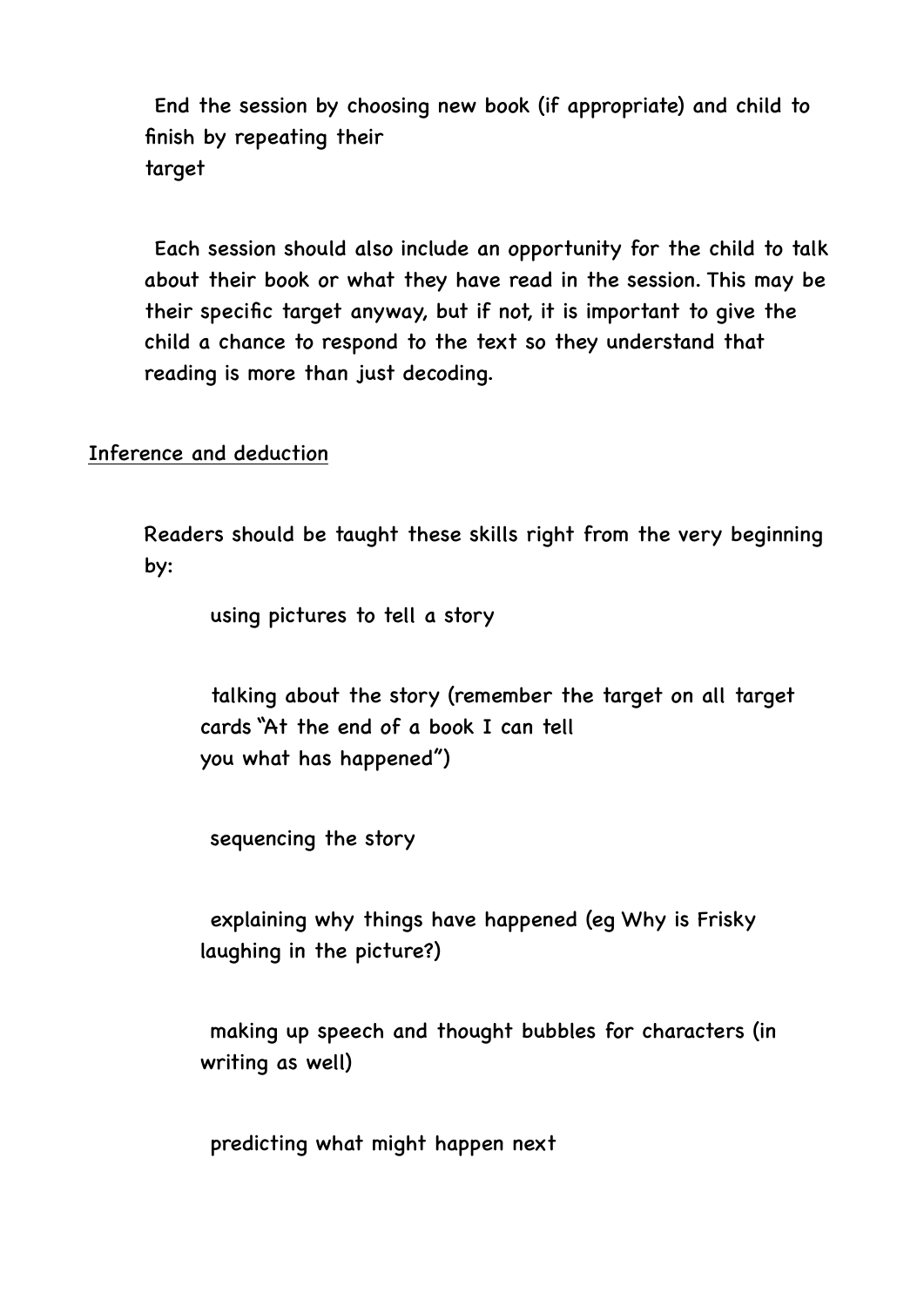There are many younger children in this school who are very able readers. Much care should be taken when choosing a suitable text for them as whilst their reading ability may be high, their maturity and comprehension level may not be. Many of the higher level books may have unsuitable content for their age.

#### **Appendix 1 – Guide to reading stages**

#### Stage 0 - Lilac

 For children with SEN (language devt) For children with EAL (language devt) story language recall of events pattern of story development

Stage 1 – Pink

 Story language Story development Using picture cues Introduce book, read to, read with Patterned language Prediction Picture cues 1:1 correspondence

Stage 2 - Red

 Use phrase cards Introduce book, read to, read with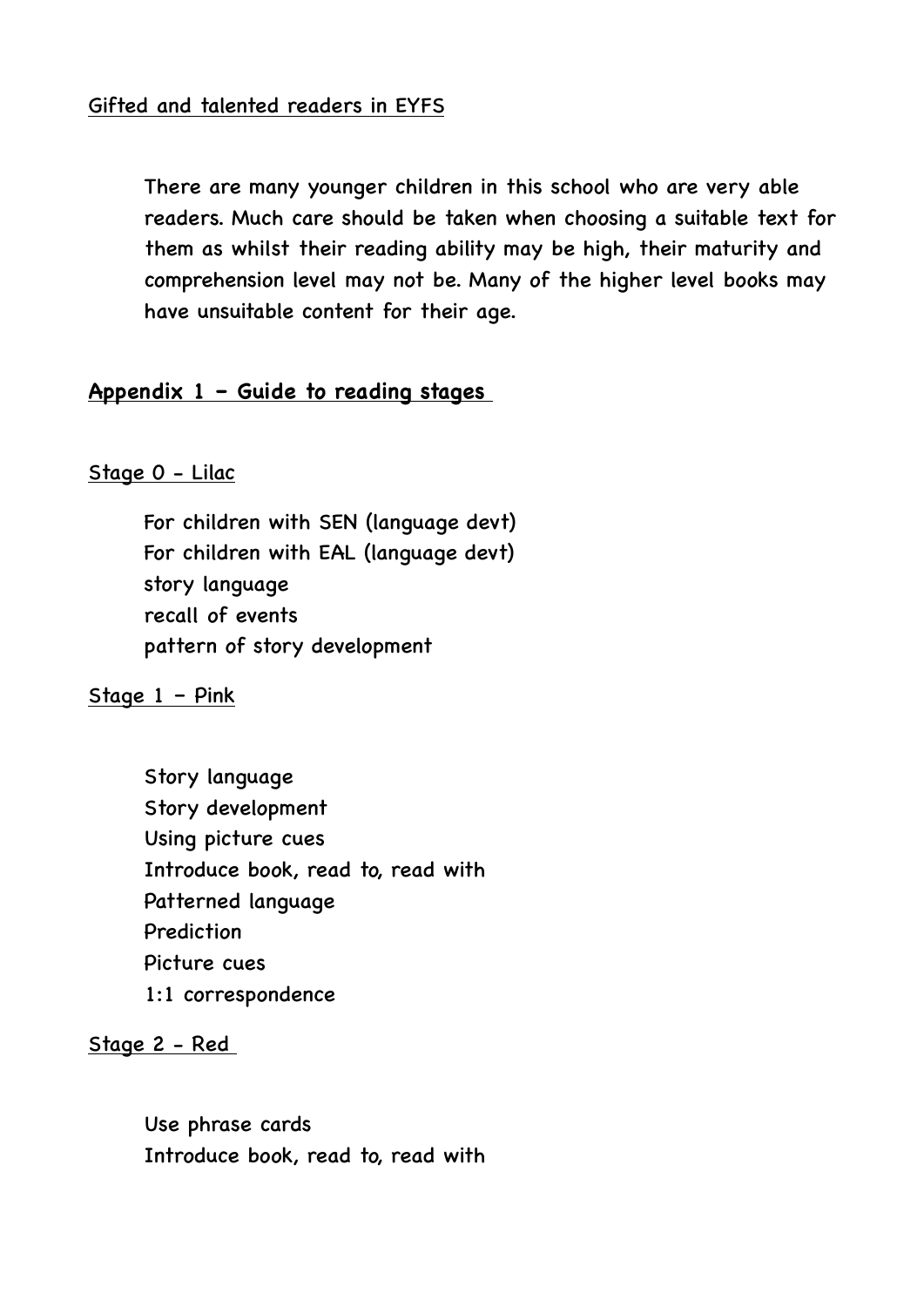Sight vocabulary Patterned language Picture cues Beginning to apply initial sounds Application of initial sounds

#### Stage 3 – Yellow

 Bridge the gap by introducing book and using phrase cards if required Sight vocabulary Initial sounds Cvc words Use of blending

#### Stage 4 – Light Blue

 Using several cueing systems Sight vocabulary extension Consolidation of blends Comprehension Basic split digraphs

#### Stage  $5/6$  – Green

 Fluent, expressive and using a range of strategies Sight vocabulary extension Split digraphs Contextual and grammatical prediction Comprehension Word endings Letter patterns Split digraphs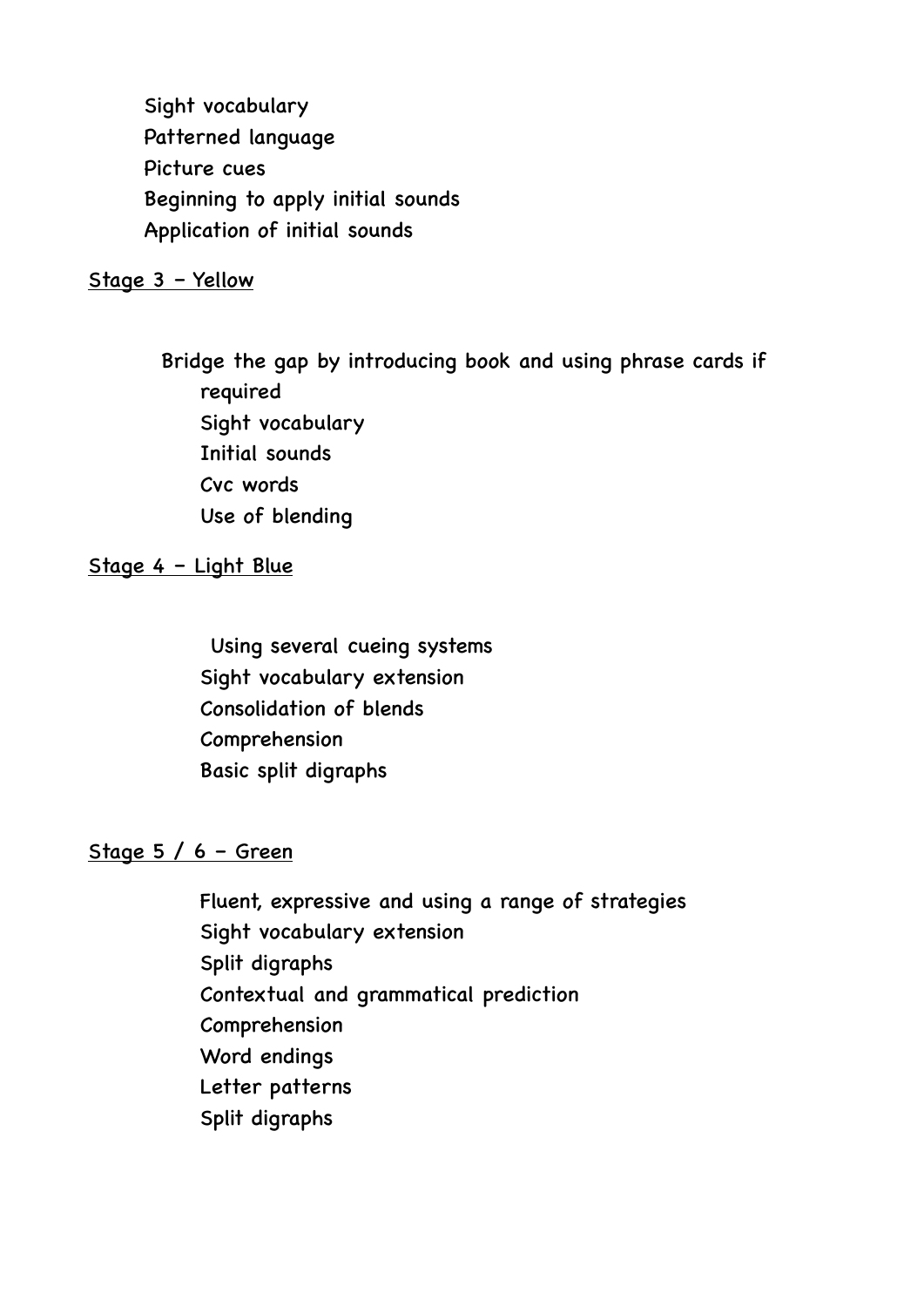# **Appendix 2 - Phrase cards**

Please note capital letters and full stops.

These should be computer generated and laminated. Use Chalkboard SE and should have three spaces between the words.

Generic phrase cards

| I went                | I saw       |             |
|-----------------------|-------------|-------------|
| I was                 | I want      |             |
| I like                | I am        |             |
| I met                 |             |             |
| I can see             |             |             |
| Specific phrase cards |             |             |
| I am a                | I met a     | I ran       |
| I went to             | I went up   | I went down |
| We can see            | I want a    | I want to   |
| You can               | You will    | You         |
| the                   | mum and dad | they saw    |

These can be hand written on flash cards or slips of paper during 1:1 sessions and then kept with the book.

Specific phrases will usually be identified in the planning associated with the text. However, teachers may have to identify them themselves. Phrases are usually 2-3 words long and repeated frequently throughout the text.

# **Appendix 3 - Reading Target Card Guidelines**

## Purpose

These target cards have been designed so that each learner knows exactly which reading strategy they are practising. The target cards will identify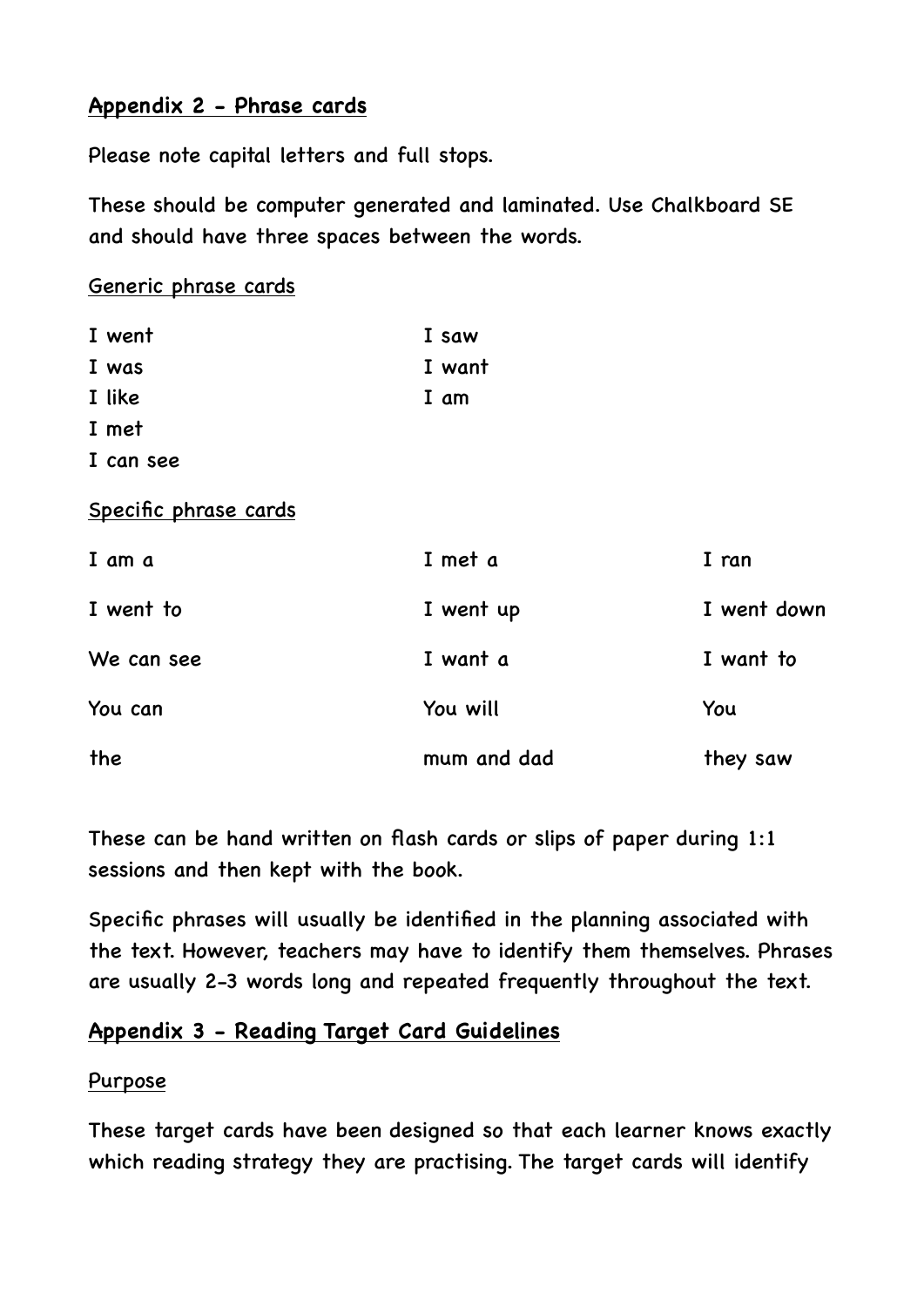further steps of learning to be taught before the reader can progress to the next reading card colour.

These cards, therefore, can be used as a guide, by parents, when listening to their children read.

## Protocol

Every child has a target card that matches the colour of the book that they are reading, e.g. Bug Club green band = green target card. Bug Club uses the National Book Banding system, so a Green RWI in the same as a Bug Club Yellow (Yellow target card) Non Bug Club books have a coloured sticker corresponding to Bug Club colours.

The target cards are to be kept with the reading book, and reading diary in the learner's book bag. The learner is expected to treat the card with respect and keep it in good condition.

When the reader is asked to read, they need to get their target card out and verbalise the strategy they are practising. Learners on the lower target cards should have the targets read to them at the beginning of a reading session. They should repeat the strategy to the adult.

#### Identifying targets

Each learner should have their immediate targets identified with a green spot which should be stuck on the left hand side of the card, next to the picture of the bookworm. For most learners, two targets will be sufficient, for learners on the lower target cards consider only using one. In exceptional cases, and only for more advanced readers, three may be identified.

When the target has been achieved, then the green spot should be covered by a yellow spot.

Ensure that the learner can use the strategy independently before awarding a green spot. A green spot should not be awarded if the strategy being used is not yet secure.